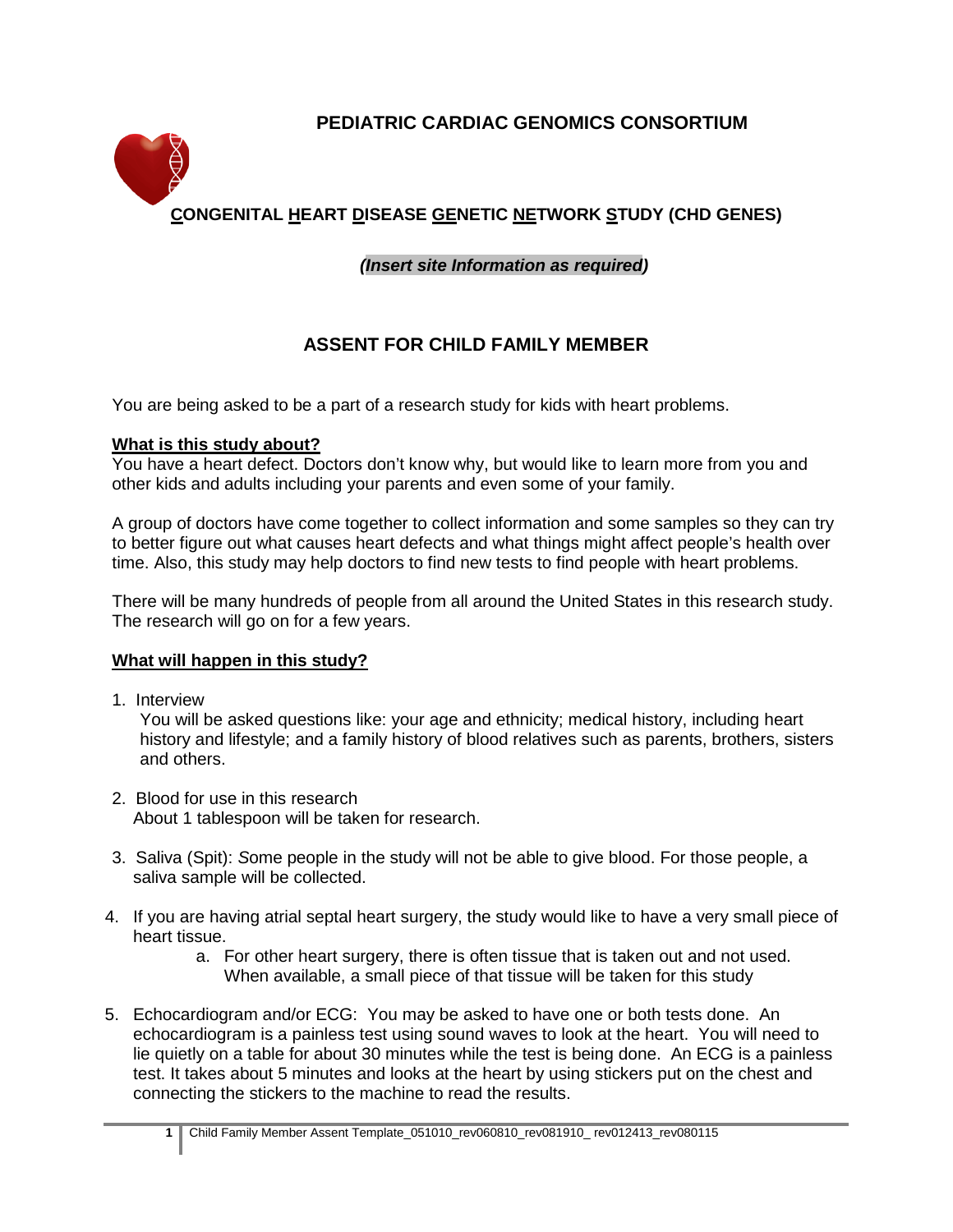6. The study doctor/staff may call you up later in the study and ask how you are doing and how your health has been since the last time you met.

## **Will being in the study hurt?**

- Blood draws may cause a small pinch, bruising, or even dizziness or fainting. There is also a very small risk of getting an infection because of the needle stick.
- Giving information about yourself and your family may make you nervous. If this happens, let the study person know so you can talk about your feelings. The questions can be stopped at any time.
- Spitting in a cup is painless.
- Echocardiogram and ECG are painless.
- Genetic Testing will be done on the blood. There is no direct pain when the blood is tested. The test findings will be put into the study research database and will not go to anyone other than the research team. The results will be added to the database with a super number, not anyone's name. No names will be in the database.
- If you are having an atrial repair surgery and are donating a sample, there is a very small risk of adding time to that surgery. If you are having other heart surgery, there is no risk to collecting tissue that is unused.

There may be unknown risks to being in this study, and they may develop during the study or after when the information is being looked at.

# **What do I get out of being in the study?**

There are no direct advantages to being in the study. However, your information along with all the others may someday help kids and adults who have heart problems.

### **Will it cost me anything to be in this study?**

There is no cost for being in the study.

# **Will I get any money for being in this study?**

No Or

You will get \$\$\$ for (Insert site-specific language).

### **What happens if I'm hurt because of the study?**

Tell the study doctor team member immediately if you think you have been hurt while in the study. Emergency medical care may be available**.** Money for pain, expenses, lost wages and other problems caused by an injury is not available. The NHLBI/NIH will not pay the bills for the care. (Insert site-specific language)

# **HIPAA and or SITE HIV POLICY LANGUAGE**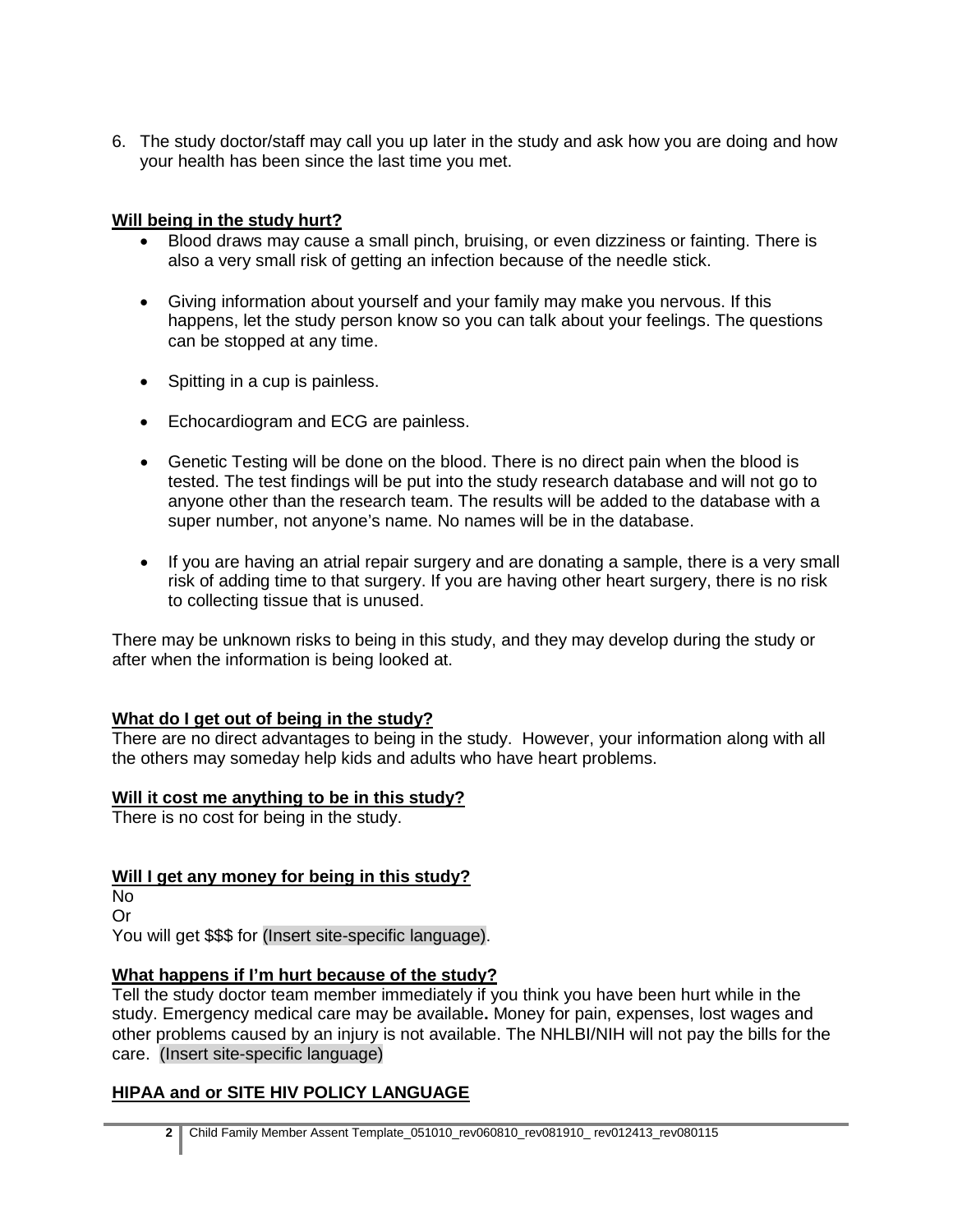#### (Insert site-specific language)

#### **How will my information be kept private?**

Information collected and test results for the study will not be put in your medical record.

Your information will be stored using a number and shared only with researchers who are studying heart defects.

To help protect your privacy, we have obtained a Certificate of Confidentiality from the government that says we don't have to tell other people what you tell us, even if a judge asks us. However, you should know if you tell us that you or someone else may be in serious harm, we will takes steps to get help, including notifying authorities.

#### **Can I be taken out or ask to be taken out of the study?**

You may be taken out of the study at any time if the study doctor thinks it is better, if you can't finish the study, or if the study is stopped.

#### **What other things should I know?**

- Being in this study is up to you and your parents. You are free to drop out at any time. If you drop out of the study, the information already in the database will stay.
- If you want your blood taken out of the study and thrown away, this needs to be shared with the study doctor in writing. Your samples will be destroyed once the study doctor has the letter.
- The study will be explained to you. It is important you understand what you need to do. Ask questions. If you want to be in the study you will be asked to sign the end of the form.
- This study has no treatment. So, your choices are to be in the study or not.

The National Heart, Lung, and Blood Institute (NHLBI) of the National Institutes of Health (NIH) is sponsoring this research.

#### **Who do you call if you have questions about this study?**

If you have questions about this study or if you get hurt, call Dr.\_\_\_\_\_\_ at *(Telephone Number).*  If you have questions about your rights call (*Insert the name and title of the appropriate country/site-specific person)* at (*Insert the number)*, or if you prefer, direct your questions to the following address*: (Insert address of IRB patient representative here).*